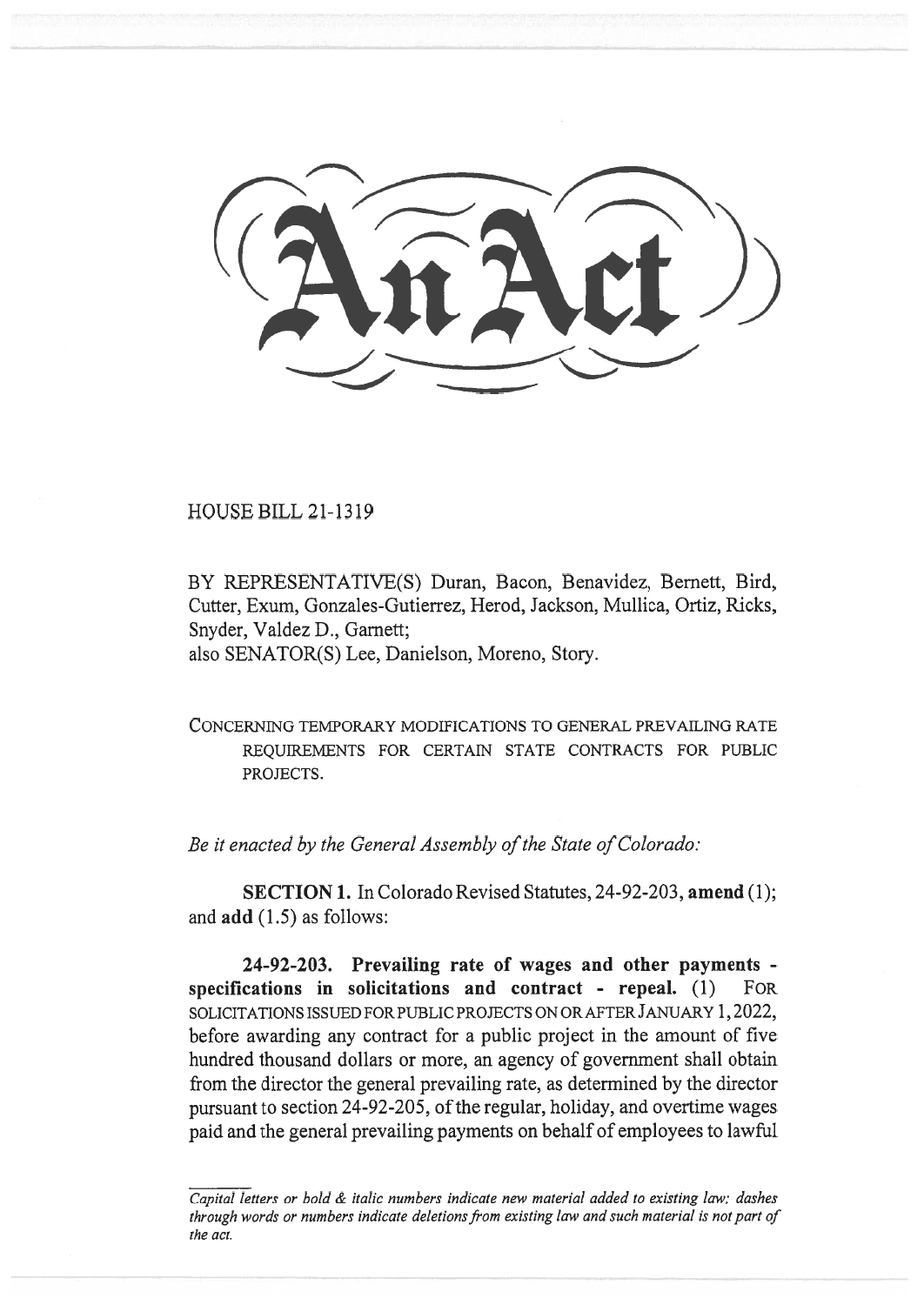welfare, pension, vacation, apprentice training, and educational funds in the state, for each employee needed to execute the contract for the public project. Payments to the funds must constitute an ordinary business expense deduction for federal income tax purposes by contractors and subcontractors.

a sa sa taon na mga sa

(1.5) (a) FOR SOLICITATIONS ISSUED FOR PUBLIC PROJECTS ON OR AFTER JULY 1, 2021, BUT PRIOR TO JANUARY 1, 2022, BEFORE AWARDING ANY CONTRACT FOR A PUBLIC PROJECT IN THE AMOUNT OF FIVE HUNDRED THOUSAND DOLLARS OR MORE, AN AGENCY OF GOVERNMENT SHALL OBTAIN DIRECTLY FROM THE UNITED STATES DEPARTMENT OF LABOR THE GENERAL PREVAILING RATE OF THE REGULAR, HOLIDAY, AND OVERTIME WAGES PAID AND THE PAYMENTS ON BEHALF OF EMPLOYEES TO THE WELFARE, PENSION, VACATION, APPRENTICE TRAINING, AND EDUCATION FUNDS IN THE STATE FOR EACH EMPLOYEE NEEDED TO EXECUTE THE CONTRACT FOR THE PUBLIC PROJECT.

(b) THIS SUBSECTION (1.5) IS REPEALED, EFFECTIVE JUNE 30, 2025.

SECTION 2. In Colorado Revised Statutes, 24-92-205, amend (1); and add (1.5) as follows:

24-92-205. Investigation and determination of prevailing wages - filing of schedule - repeal. (1) In determining the applicable prevailing wage for public projects pursuant to section 24-92-204, the director shall use appropriate wage determinations issued by the United States department of labor in accordance with the "Davis-Bacon Act", 40 U.S.C. sec. 3141, et seq., to establish the prevailing wage rates for the applicable trades or occupation for the geographic locality of the public project. BEGINNING ON JANUARY 1, 2022, the director shall keep a schedule on file in his or her office of the customary prevailing rate of wages and payments made to or on behalf of the employees, which shall be open to public inspection.

(1.5) (a) FOR SOLICITATIONS ISSUED FOR PUBLIC PROJECTS ON OR AFTER JULY 1, 2021, BUT PRIOR TO JANUARY 1, 2022, THE AGENCY OF GOVERNMENT SHALL KEEP A SCHEDULE ON FILE FOR THE LIFE OF THE PROJECT OF THE CUSTOMARY PREVAILING RATE OF WAGES AND PAYMENTS MADE TO OR ON BEHALF OF THE EMPLOYEES, WHICH SHALL BE OPEN TO PUBLIC INSPECTION.

PAGE 2-HOUSE BILL 21-1319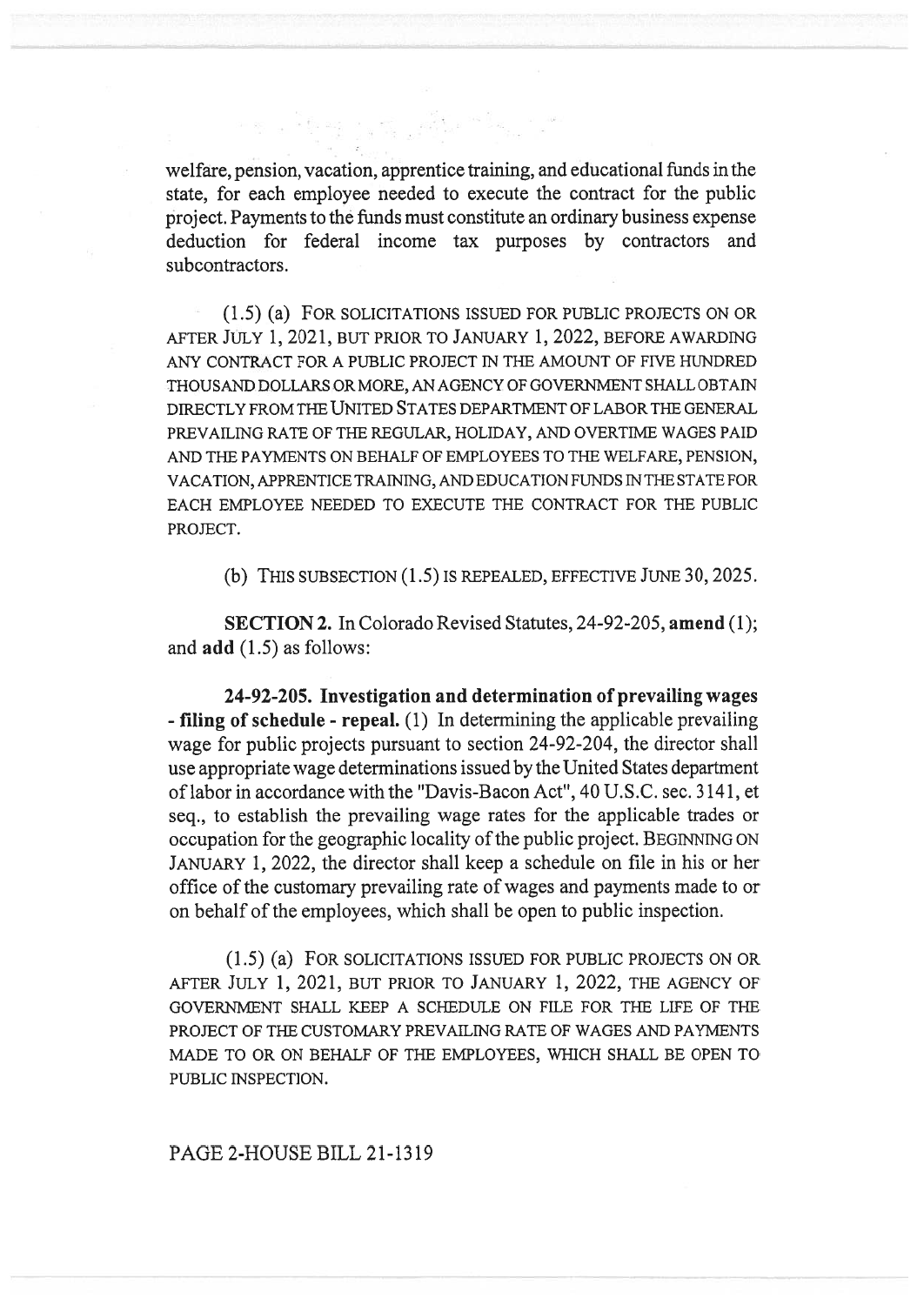(b) THE DIRECTOR SHALL NOTIFY THE REVISOR OF STATUTES IN WRITING OF THE DATE WHEN ALL THE PUBLIC PROJECTS COVERED BY SUBSECTION (1.5)(a) OF THIS SECTION HAVE BEEN COMPLETED BY E-MAILING THE NOTICE TO REVISOROFSTATUTES.GA@STATE.CO.US. THIS SUBSECTION (1.5) IS REPEALED EFFECTIVE UPON THE DATE IDENTIFIED IN THE NOTICE OR, IF THE NOTICE DOES NOT SPECIFY THAT DATE, UPON THE DATE OF THE NOTICE TO THE REVISOR OF STATUTES.

SECTION 3. In Colorado Revised Statutes, 24-92-208, amend (4) as follows:

24-92-208. Apprenticeship contribution rate. (4) To the extent feasible, the department of personnel shall publish an annual report detailing the amount of apprenticeship training contribution paid pursuant to subsections  $(2)(a)$ ,  $(2)(b)$ , and  $(2)(c)$  of this section from information reported by the contracting agencies of government. AN ANNUAL REPORT ISSUED BY THE DEPARTMENT OF PERSONNEL PURSUANT TO THIS SUBSECTION (4) IS ONLY REQUIRED TO INCLUDE SOLICITATIONS ISSUED FOR PUBLIC PROJECTS ON OR AFTER JANUARY 1, 2022.

SECTION 4. Safety clause. The general assembly hereby finds,

## PAGE 3-HOUSE BILL 21-1319